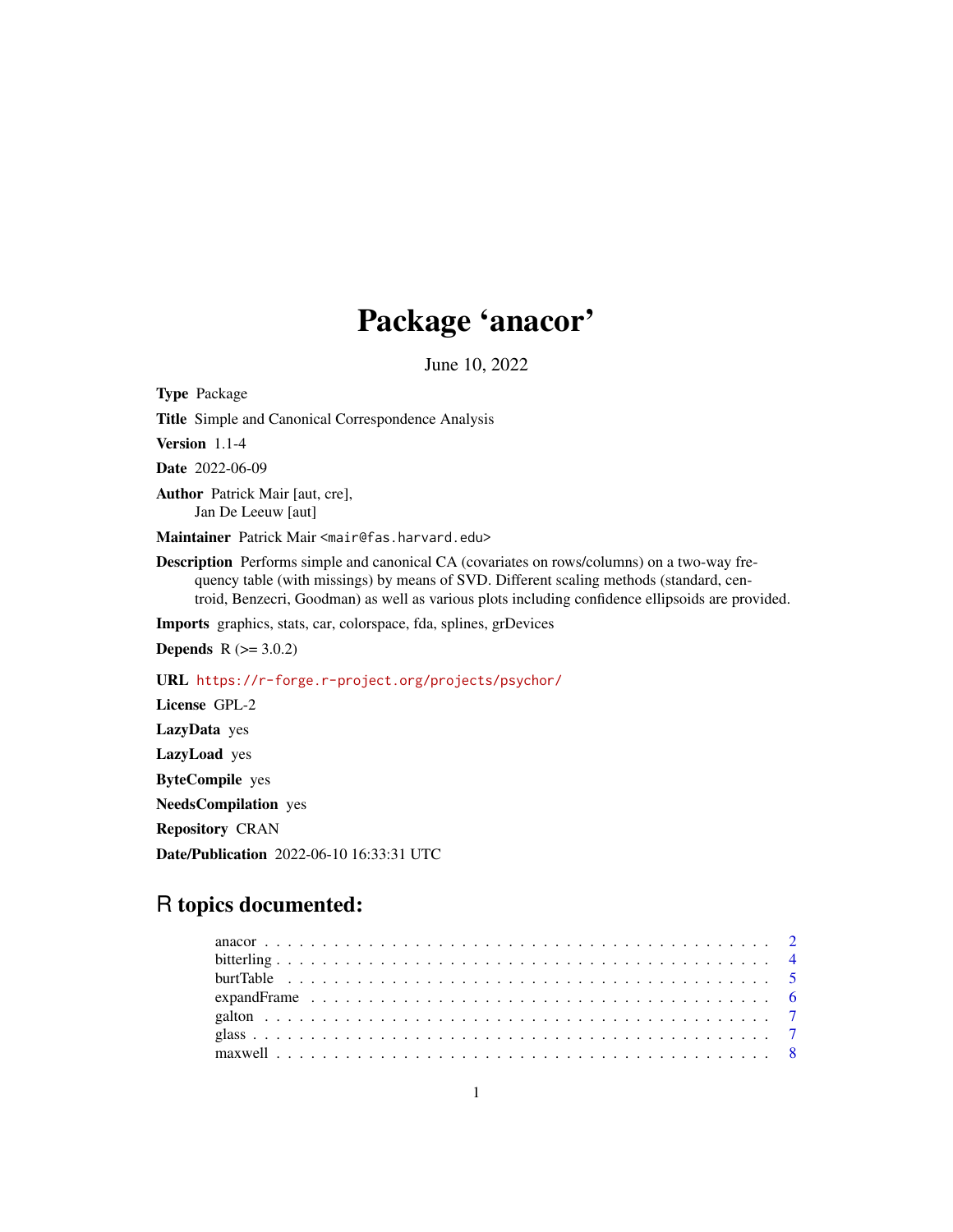#### <span id="page-1-0"></span>2 anacor and 2 anacor and 2 anacor and 2 anacor and 2 anacor and 2 anacor and 2 anacor anacor anacor and 2 anacor and 2 anacor and 2 anacor and 2 anacor and 2 anacor and 2 anacor and 2 anacor and 2 anacor and 2 anacor and

<span id="page-1-1"></span>anacor *Simple and Canonical Correspondence Analysis*

#### Description

This function performs simple and canonical CA for possibly incomplete tables based on SVD. Different scaling methods for row and column scores are provided.

#### Usage

anacor(tab, ndim = 2, row.covariates, col.covariates, scaling = c("Benzecri","Benzecri"), ellipse = FALSE, eps = 1e-06)

## S3 method for class 'anacor'  $print(x, \ldots)$ 

#### Arguments

| tab        | Data frame of dimension n times m with frequencies. Missings are coded as NA.                                                                                                                  |  |  |  |  |  |  |
|------------|------------------------------------------------------------------------------------------------------------------------------------------------------------------------------------------------|--|--|--|--|--|--|
| ndim       | Number of dimensions.                                                                                                                                                                          |  |  |  |  |  |  |
|            | row.covariates Matrix with n rows containing covariates for the row scores.                                                                                                                    |  |  |  |  |  |  |
|            | col. covariates Matrix with m rows containing covariates for the column scores.                                                                                                                |  |  |  |  |  |  |
| scaling    | A vector with two elements. The first one corresponds to the method for row<br>scaling, the second one for column scaling. Available scaling methods are<br>"standard", "Benzecri", "Goodman". |  |  |  |  |  |  |
| ellipse    | If TRUE, confidence ellipses are computed.                                                                                                                                                     |  |  |  |  |  |  |
| eps        | Convergence criterion for reconstitution algorithm.                                                                                                                                            |  |  |  |  |  |  |
| X          | Object of class "anacor" in print. anacor.                                                                                                                                                     |  |  |  |  |  |  |
| $\ddots$ . | Additional arguments ignored.                                                                                                                                                                  |  |  |  |  |  |  |

#### Details

Missing values in tab are imputed using the reconstitution algorithm. Setting scaling to "standard" leads to standard coordinates. Principal coordinates can be computed by means of Benzecri decomposition. Goodman scaling is based on Fisher-Maung decomposition.

For large datasets it is suggested to set ellipse = FALSE. If ellipse = TRUE, make sure that there are no rows and columns that have full 0 entries.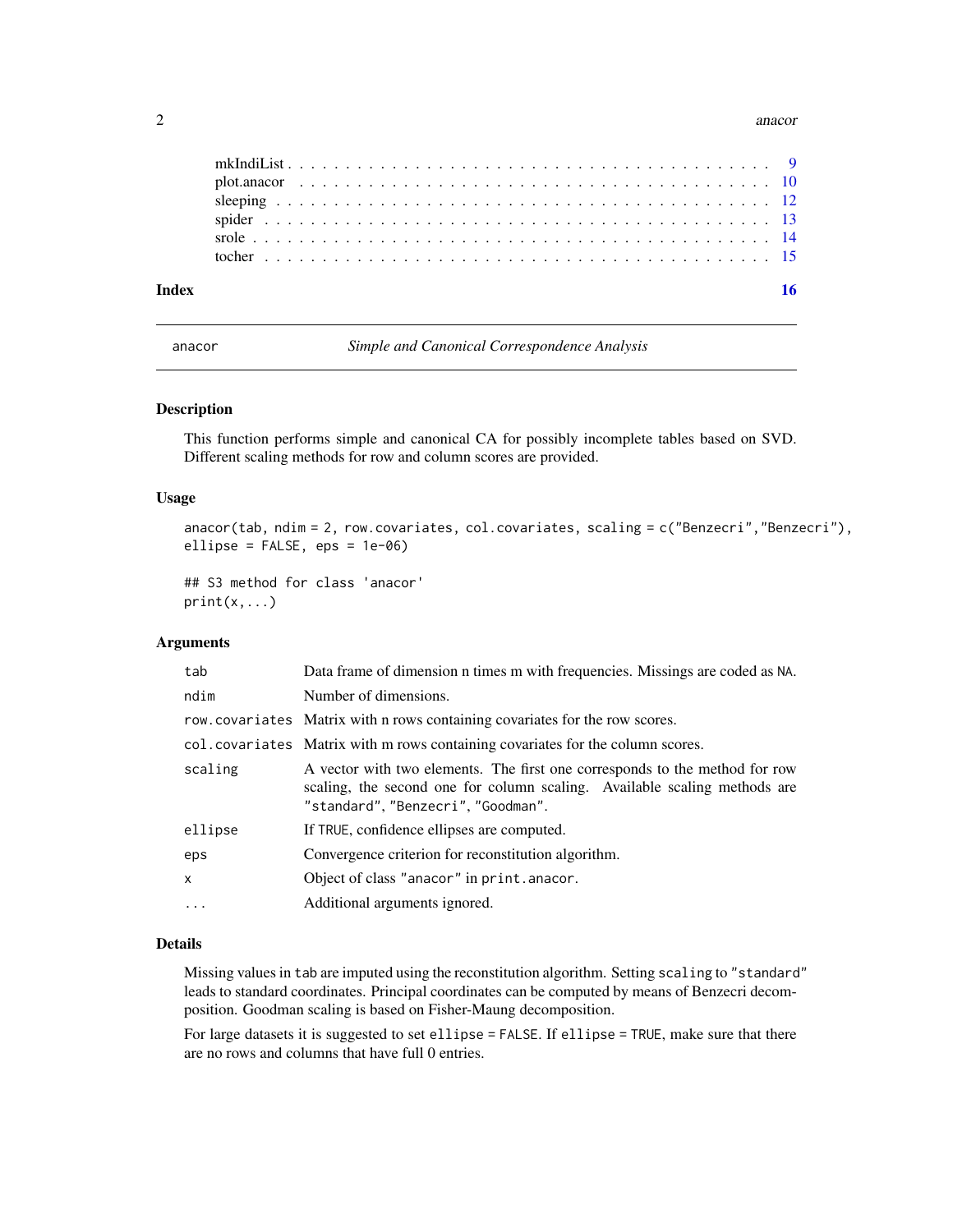#### <span id="page-2-0"></span>anacor 3

#### Value

| row.scores         | Scaled row scores.                                                                 |
|--------------------|------------------------------------------------------------------------------------|
| col.scores         | Scaled column scores.                                                              |
| ndim               | Number of dimensions extracted.                                                    |
| chisq              | Total chi-square value.                                                            |
| chisq.decomp       | Chi-square decomposition across dimensions with p-values.                          |
| singular.values    |                                                                                    |
|                    | Singular values without trivial solution.                                          |
| se.singular.values |                                                                                    |
|                    | Standard errors for the singular values.                                           |
| stestmat           | Test results for singular values (only for ellipse = TRUE).                        |
| left.singvec       | Left singular vectors without trivial solution.                                    |
| right.singvec      | Right singular vectors without trivial solution.                                   |
| eigen.values       | Eigenvalues for the fitted dimensionality.                                         |
| eigenvall          | Full vector of eigenvalues (principal inertias).                                   |
| datname            | Name of the dataset.                                                               |
| tab                | Table with imputed frequencies in case of missings.                                |
|                    | row covariates Matrix with row covariates.                                         |
|                    | col. covariates Matrix with column covariates.                                     |
| scaling            | Scaling Method.                                                                    |
| bdmat              | List of matrices with observed and fitted Benzecri distances for rows and columns. |
| rmse               | Root mean squared error of Bezencri distances (rows and columns).                  |
| row.acov           | Covariance matrix for row scores.                                                  |
| col.acov           | Covariance matrix for column scores.                                               |
| cancoef            | List containing canonical coefficients (CCA only).                                 |
| sitescores         | List containing the site scores (CCA only).                                        |
| isetcor            | List containing the intraset correlations (CCA only).                              |

#### Author(s)

Jan de Leeuw, Patrick Mair

#### References

De Leeuw, J. and Mair, P. (2009). Simple and Canonical Correspondence Analysis Using the R Package anacor. Journal of Statistical Software, 31(5), 1-18. [https://www.jstatsoft.org/v31/](https://www.jstatsoft.org/v31/i05/) [i05/](https://www.jstatsoft.org/v31/i05/)

#### See Also

[plot.anacor](#page-9-1)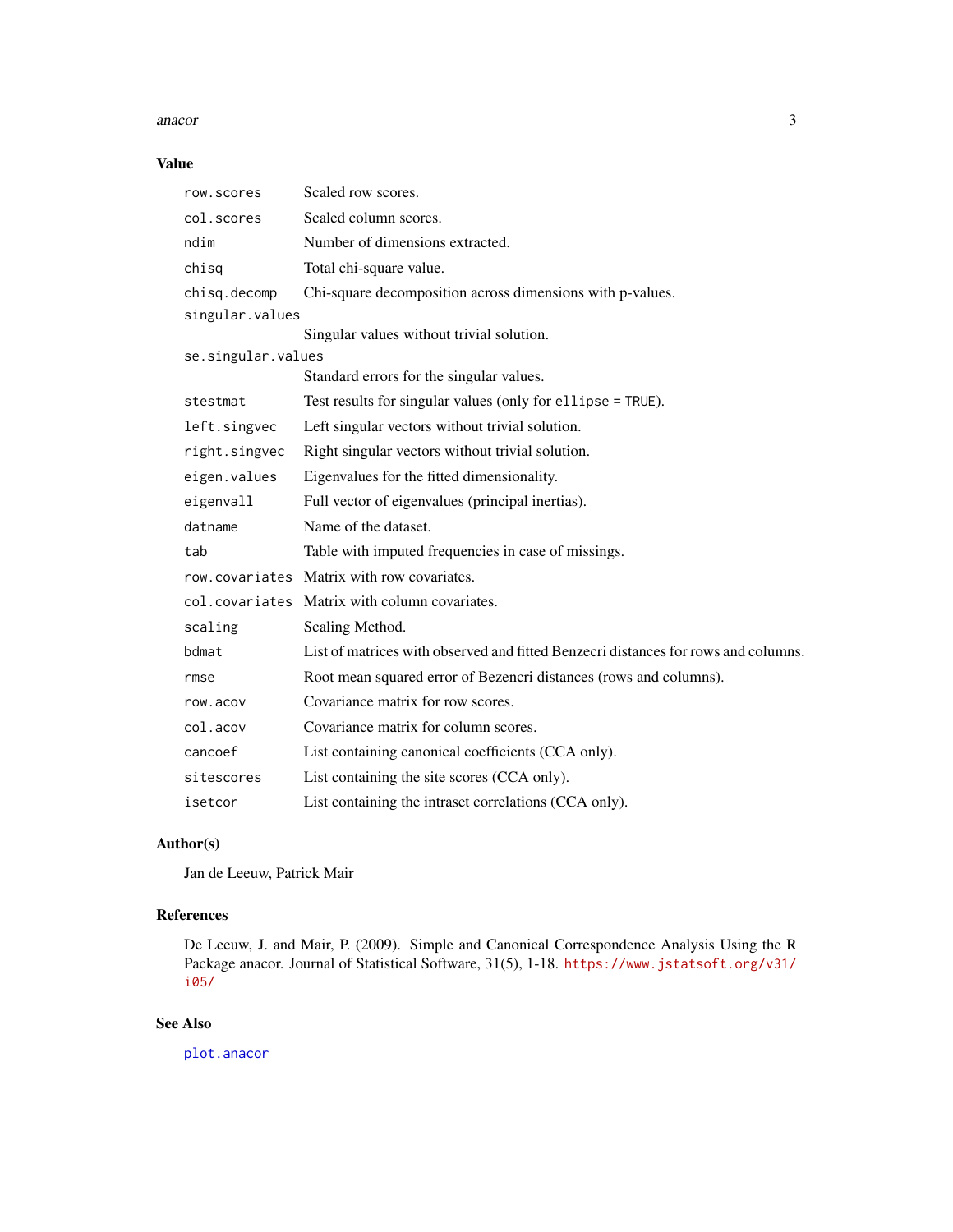#### Examples

```
## simple CA on Tocher data, symmetric standard coordinates
data(tocher)
res <- anacor(tocher)
res
## simple CA on Tocher data, asymmetric coordinates
res <- anacor(tocher, scaling = c("standard", "Benzecri"))
res
## 2- and 5-dimensional solutions for bitterling data, Benzecri scaling
data(bitterling)
res1 <- anacor(bitterling, ndim = 2, scaling = c("Benzecri", "Benzecri"))
res2 <- anacor(bitterling, ndim = 5, scaling = c("Benzecri", "Benzecri"))
res1
res2
## Canonical CA on Maxwell data, Goodman scaling
data(maxwell)
res <- anacor(maxwell$table, row.covariates = maxwell$row.covariates,
scaling = c("Goodman", "Goodman"))
res
```
#### Description

This dataset concerns reproductive behavior of male bitterlings with data derived from 13 sequences using a moving time-window of size two.

#### Usage

data(bitterling)

#### Format

A frequency tables with bitterling reproductive behavior at time point 1 (rows) and at time point 2 (columns).

jk jerking tu turning beats hb head butting

chs chasing

ft fleeing

<span id="page-3-0"></span>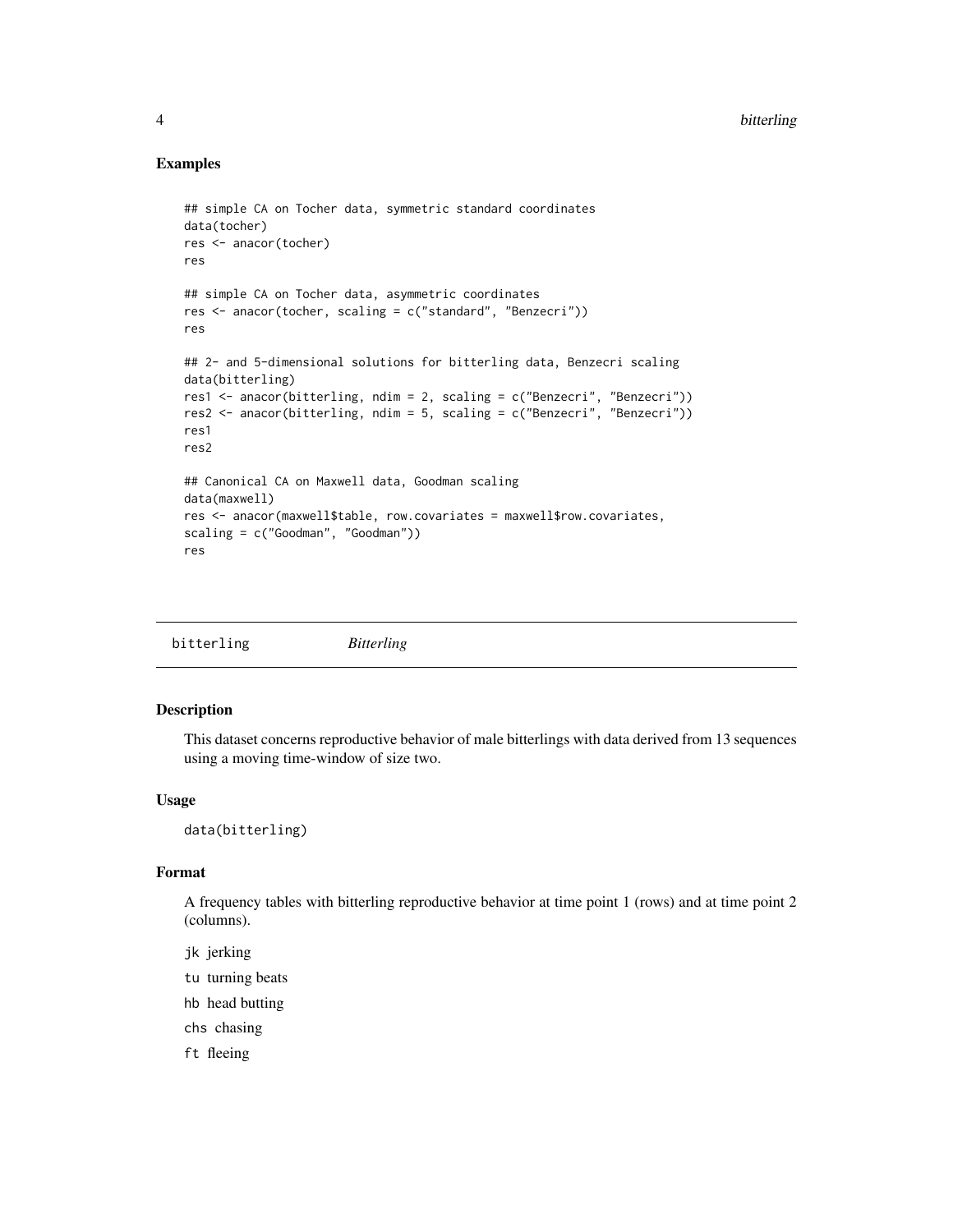#### <span id="page-4-0"></span>burtTable 5

qu quivering

le leading

hdp head down posture

sk skimming

sn snapping

chf chafing

ffl finflickering

#### References

Wiepkema, P.R. (1961). An ethological analysis of the reproductive behavior of the bitterling (rhodeus amarus bloch). Archives Neerlandais Zoologique, 14, 103-199.

#### Examples

data(bitterling)

<span id="page-4-1"></span>burtTable *Creates Burt Matrix*

#### Description

Utility function to produce a Burt matrix out of a data-frame.

#### Usage

burtTable(data)

#### Arguments

data Data frame to be converted.

#### See Also

[expandFrame](#page-5-1), [mkIndiList](#page-8-1)

```
## sleeping bags
data(sleeping)
sleeping_cat <- sleeping
temp_cat <- cut(sleeping$Temperature, c(-20, -1, 7), labels = c("warm", "cold"))
sleeping_cat$Temperature <- temp_cat
weight_cat <- cut(sleeping$Weight, c(700, 1100, 2200), labels = c("light", "heavy"))
sleeping_cat$Weight <- weight_cat
price_cat <- cut(sleeping$Price, c(100, 250, 350, 700),
```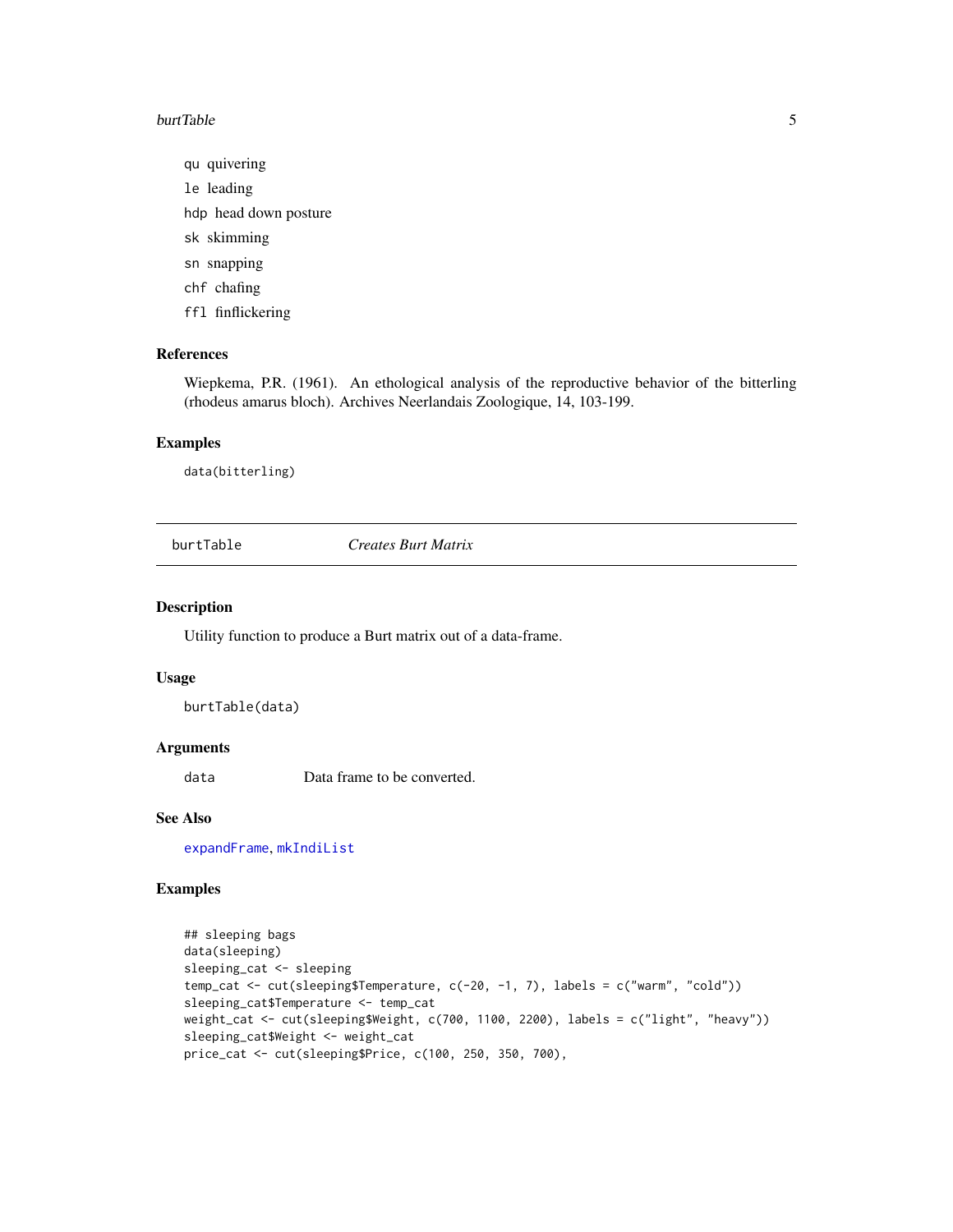```
labels = c("cheap", "medium", "expensive"))
sleeping_cat$Price <- price_cat
sleeping_cat
burtTable(sleeping_cat)
```
<span id="page-5-1"></span>expandFrame *Expand Matrix*

#### Description

This utility function expands a matrix or data frame to an indicator supermatrix and optionally converts this to a data frame again. By default NA becomes zero and constant rows and columns are eliminated.

#### Usage

expandFrame(tab, clean = TRUE, zero = TRUE, returnFrame = TRUE)

#### **Arguments**

| tab         | Data frame (factors). Missings are coded as NA.                    |
|-------------|--------------------------------------------------------------------|
| clean       | If TRUE, rows and colums with 0 margins in data frame are deleted. |
| zero        | If TRUE, NA's are replaced by 0.                                   |
| returnFrame | If TRUE, a data frame is returned; if FALSE a matrix.              |

#### See Also

[burtTable](#page-4-1), [mkIndiList](#page-8-1)

```
## sleeping bags
data(sleeping)
sleeping_cat <- sleeping
temp_cat <- cut(sleeping$Temperature, c(-20, -1, 7), labels = c("warm", "cold"))
sleeping_cat$Temperature <- temp_cat
weight_cat <- cut(sleeping$Weight, c(700, 1100, 2200), labels = c("light", "heavy"))
sleeping_cat$Weight <- weight_cat
price_cat <- cut(sleeping$Price, c(100, 250, 350, 700),
labels = c("cheap", "medium", "expensive"))
sleeping_cat$Price <- price_cat
sleeping_cat
expandFrame(sleeping_cat)
```
<span id="page-5-0"></span>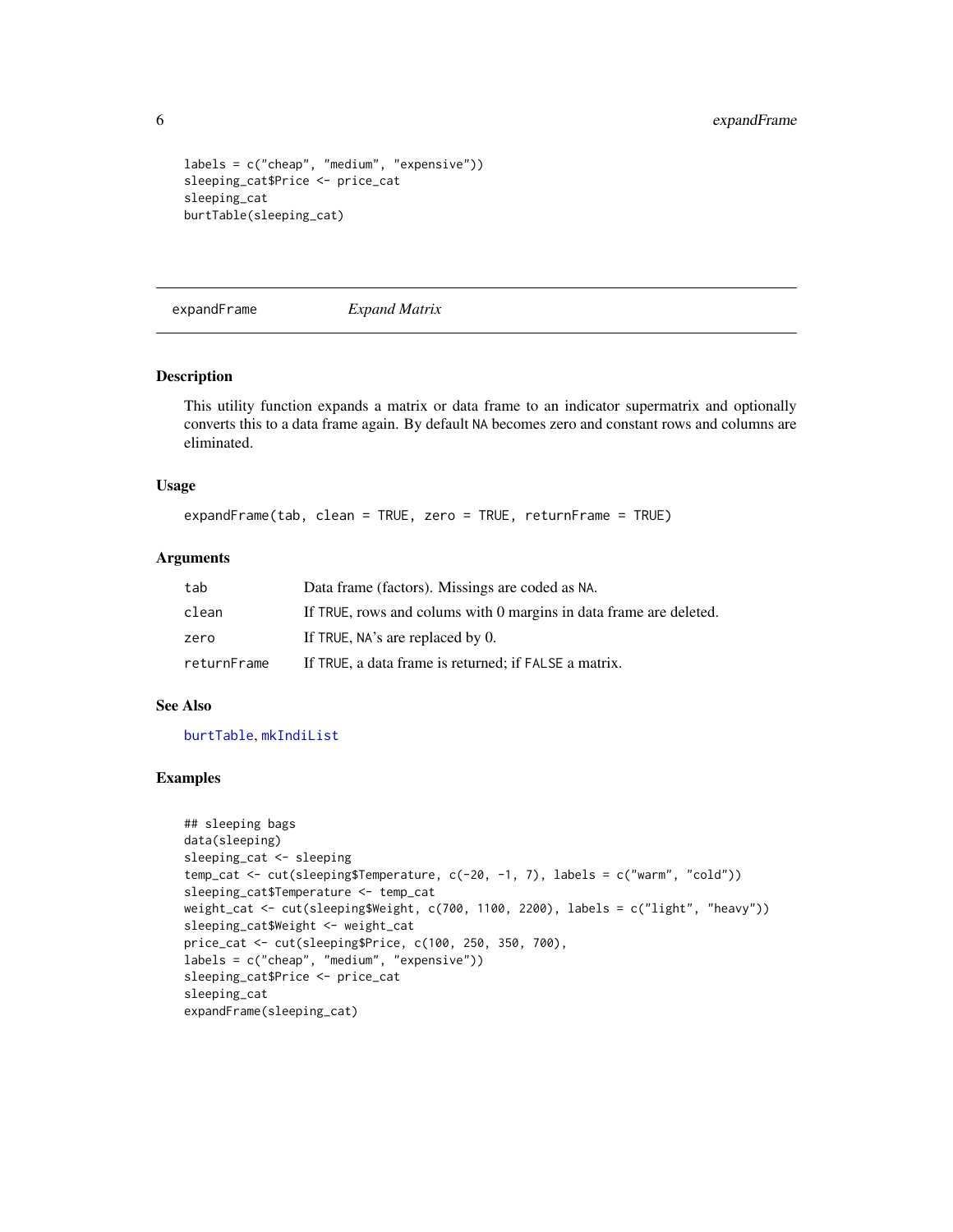<span id="page-6-0"></span>

#### Description

Records of family faculties cross-classification of midparent height and adult children heigth in inches.

#### Usage

data(galton)

#### Format

A frequency table with 11 times 14 height classifications in inches.

#### References

Galton, F. (1889). Natural Inheritance. London: MacMillan.

#### Examples

data(galton)

glass *Glass data*

#### Description

Table with occupational status of fathers versus occupational status of their sons for a sample of 3497 British families.

#### Usage

data(glass)

#### Format

Rows represent occupation of fathers, columns occupation of sons.

- PROF professional and high administrative
- EXEC managerial and executive
- HSUP higher supervisory
- LSUP lower supervisory
- SKIL skilled manual and routine nonmanual
- SEMI semi-skilled manual
- UNSK unskilled manual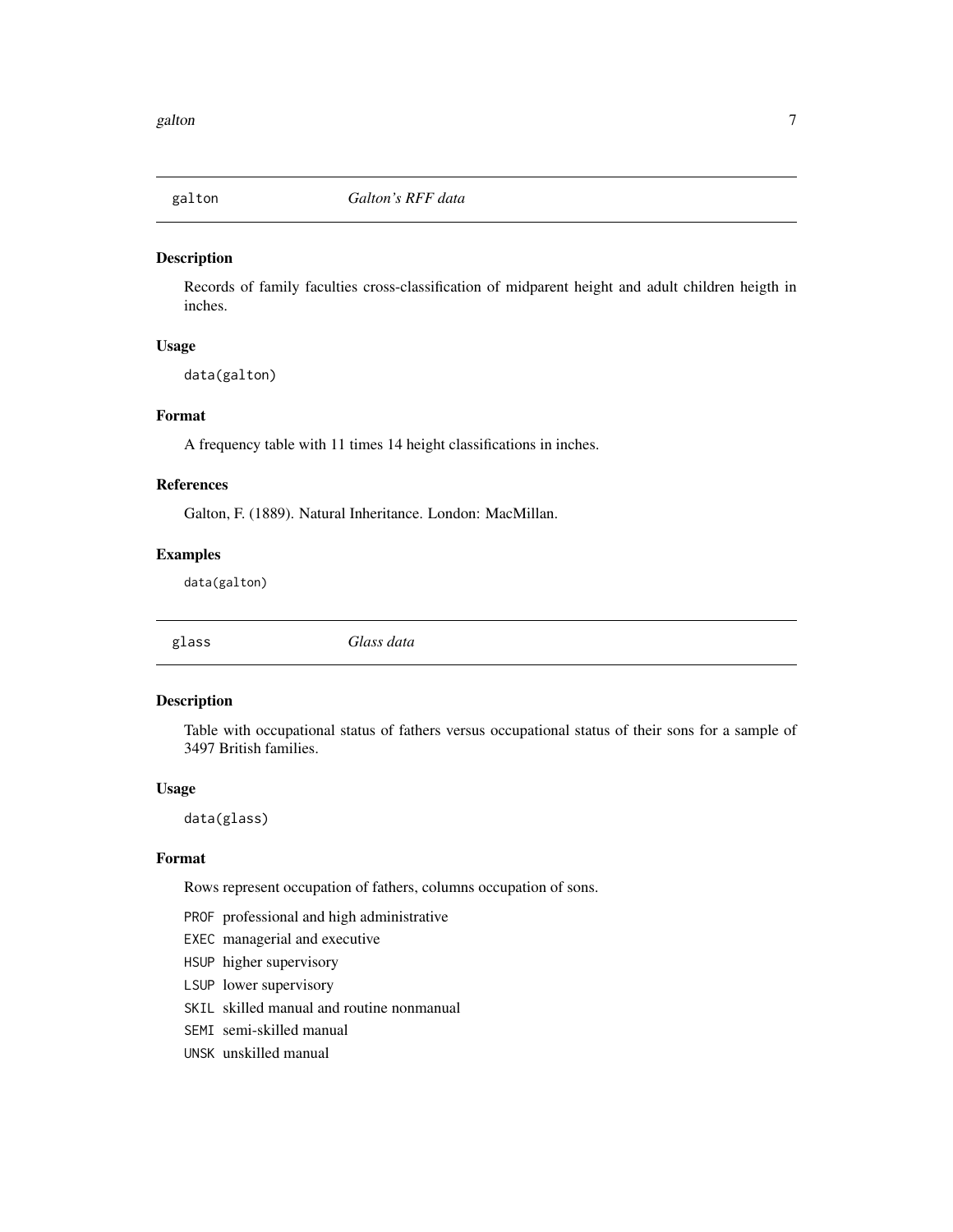#### <span id="page-7-0"></span>8 maxwell

#### References

Glass, D.V. (1954). Social Mobility in Britain. Glencoe: Free Press.

#### Examples

```
data(glass)
## maybe str(glass) ; plot(glass) ...
```
maxwell *Maxwell's data*

#### Description

This data set is a hypothetical data set originally contrived by Maxwell (1961) for demonstrating his method of discriminant analysis. The data consist of three criterion groups, schizophrenic , manicdepressive and anxiety state, and four binary predictor variables each indicating either presence (1) or absence (0) of a certain symptom. The four symptoms are anxiety suspicion, schizophrenic type of thought disorders, and delusions of guilt. These four binary variables were factorially combined to form 16 distinct patterns of symptoms (predictor patterns), and each of these patterns is identified with a row of the table, which contains the cross-classification of 620 patients according to the 16 patterns of symptoms and the three criterion groups.

#### Usage

data(maxwell)

#### Format

A list with the frequency table as the first element and the row covariates as the second.

#### Details

This dataset can be used for canonical CA. The binary predictor variables can be considered as row covariates.

#### References

Maxwell, A.E. (1961). Canonical variate analysis when the variables are dichotomous. Educational and Psychological Measurement, 21,259-271.

```
data(maxwell)
## maybe str(maxwell) ; plot(maxwell) ...
```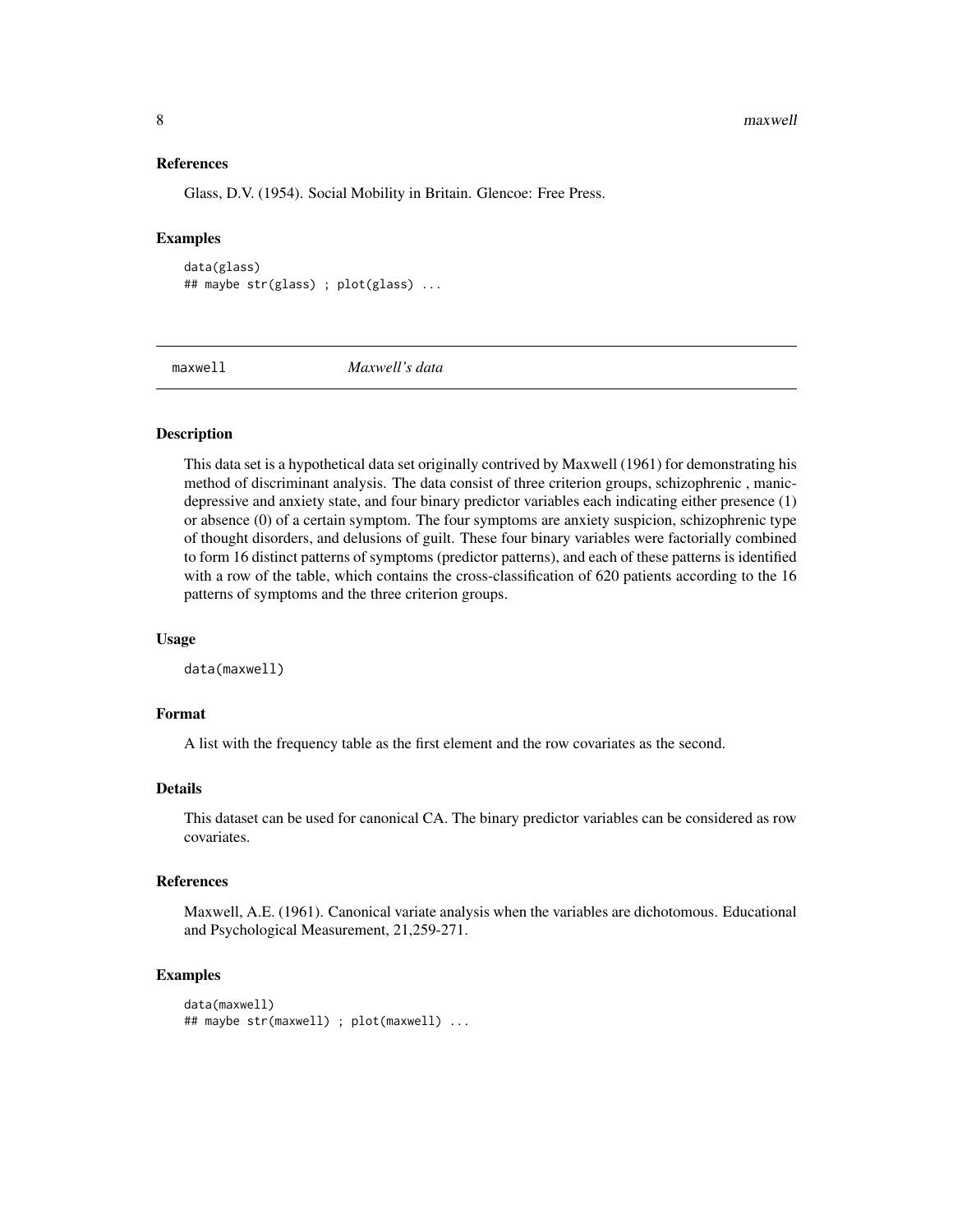<span id="page-8-1"></span><span id="page-8-0"></span>

#### Description

This function takes a data frame, a vector of types, a list of knot vectors, and a vector of orders. It returns a list of codings for the variables, i.e., crisp indicator, numerical version, or fuzzy indicator.

#### Usage

mkIndiList(data, type = rep("C",dim(data)[2]), knots, ord)

#### Arguments

| data  | Data frame to be converted.                                                                                                         |
|-------|-------------------------------------------------------------------------------------------------------------------------------------|
| type  | If " $C$ ", a crisp indicator is returned; if " $A$ ", a numerical version; if " $F$ ", the<br>b-spline basis as a fuzzy indicator. |
| knots | List of knot sequences for type-F coding.                                                                                           |
| ord   | Vector with b-spline order for type-F coding.                                                                                       |
|       |                                                                                                                                     |

#### Details

For the fuzzy coding, the variable values need to be provided as integers. Each list element contains a vector with knots (breaks) for each variable separately. The order is defined through the ord argument as vector (again, for each variable). See bsplines help file for more details.

#### See Also

[expandFrame](#page-5-1), [burtTable](#page-4-1)

#### Examples

```
## sleeping bags crisp and numeric
data(sleeping)
sleeping_cat <- sleeping
temp_cat <- cut(sleeping$Temperature, c(-20, -1, 7), labels = c("warm", "cold"))
sleeping_cat$Temperature <- temp_cat
weight_cat <- cut(sleeping$Weight, c(700, 1100, 2200), labels = c("light", "heavy"))
sleeping_cat$Weight <- weight_cat
price_cat <- cut(sleeping$Price, c(100, 250, 350, 700),
labels = c("cheap", "medium", "expensive"))
sleeping_cat$Price <- price_cat
sleeping_cat
mkIndiList(sleeping_cat) ## crisp
mkIndiList(sleeping_cat, type = rep("A", ncol(sleeping_cat))) ## numeric
mkIndiList(sleeping_cat, type = c("A","A","A","C")) ## mixed
```
## artificial data fuzzy coding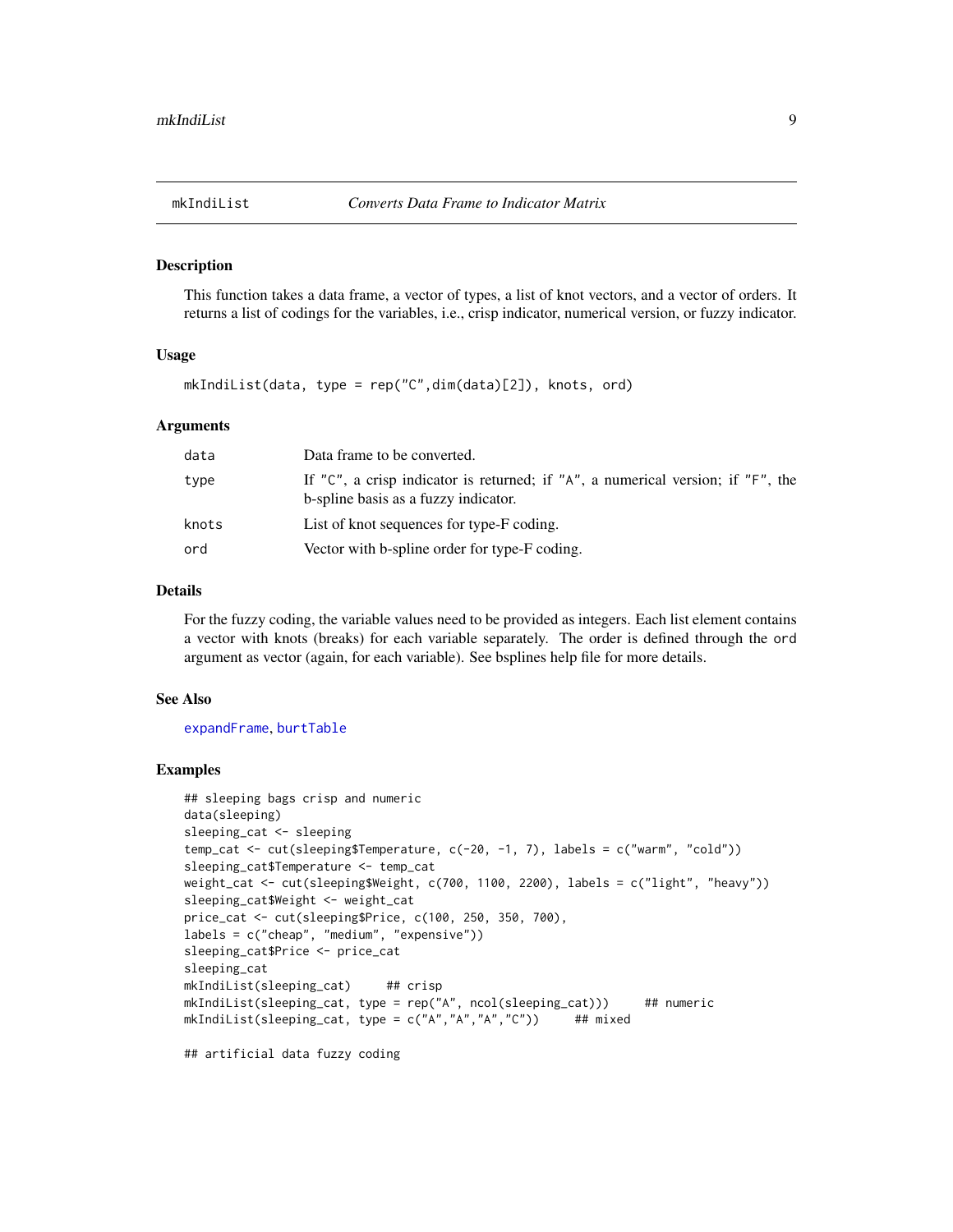```
x1 \leftarrow sample(1:6, 20, replace = TRUE)
x2 \leq - sample(1:3, 20, replace = TRUE)
data <- data.frame(x1,x2)
knots \le list(c(1,3,5,6), c(1,2,3))
ord <-c(2,1)mkIndilist(data, type = c("F", "F"), knots = knots, ord = ord)
## Also mixed indicator versions are possible
mkIndiList(data, type = c("C", "F"), knots = knots, ord = ord)
```
<span id="page-9-1"></span>

plot.anacor *Plots for anacor solution*

#### Description

These functions produce various plots for objects of class "anacor"

#### Usage

```
## S3 method for class 'anacor'
plot(x, plot.type = "jointplot", plot.dim = c(1,2), col.row = "cadetblue",
col.column = "coral1", catlabels = list(label.row = TRUE, label.col = TRUE,
col(row = "cadetblue", col-column = "corall", cex = 0.8, pos = 3),legpos = "top", arrows = c(FALSE, FALSE), conf = 0.95, wlines = 0, asp = 1, pch = 20,
xlab, ylab, main, type, xlim, ylim, cex.axis2, ...)
```
#### Arguments

| x          | Object of class "anacor"                                                                                                                                                                                    |
|------------|-------------------------------------------------------------------------------------------------------------------------------------------------------------------------------------------------------------|
| plot.type  | Type of plot to be produced (details see below): 2-D and 3-D for "jointplot",<br>"rowplot", and "colplot"; 2-D for "regplot", "graphplot", "benzplot",<br>"transplot", and "orddiag".                       |
| plot.dim   | Vector of length 2 with Dimensions to be plotted. For "regplot" a single value<br>should be provided, for "transplot" more than two dimensions are allowed,<br>and for "benzplot" this argument is ignored. |
| col.row    | Color row categories                                                                                                                                                                                        |
| col.column | Color column categories                                                                                                                                                                                     |
| catlabels  | Various parameter settings for labels                                                                                                                                                                       |
| legpos     | Position of the legend (for "transplot" only)                                                                                                                                                               |
| conf       | Ellipsoid confidence level for "jointplot", "rowplot", and "colplot", as-<br>suming that the ellipse where computed in anacor(). If NULL, no ellipsoids are<br>drawn.                                       |
| arrows     | Whether arrows from the origin to the row scores (first element) or column<br>scores (second element) should be drawn.                                                                                      |

<span id="page-9-0"></span>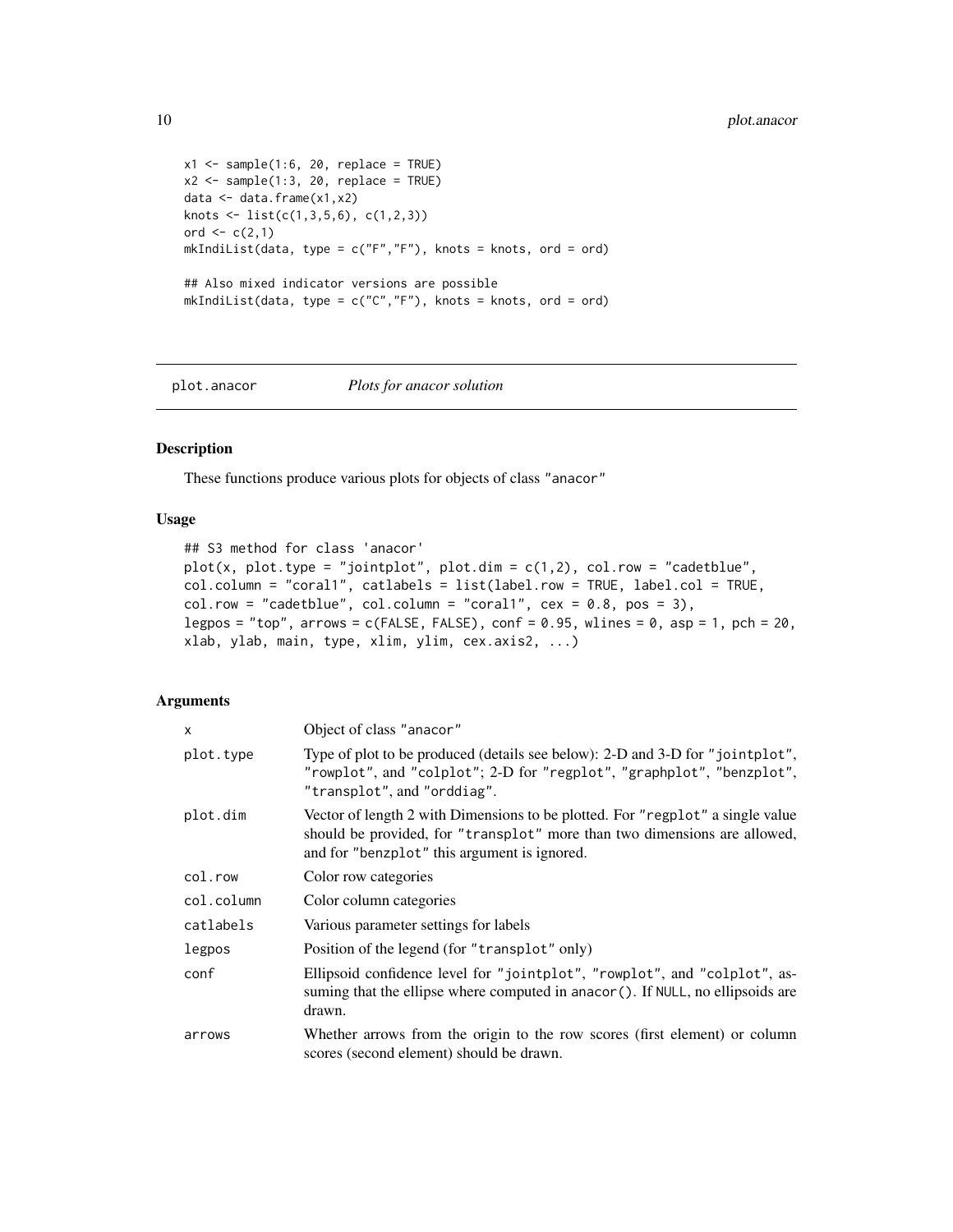#### plot.anacor 11

| wlines    | For "graphplot" only: If 0, all lines are of the same thickness. For values $> 0$<br>line thickness indicates the strength of the pull     |
|-----------|--------------------------------------------------------------------------------------------------------------------------------------------|
| asp       | Aspect ratio.                                                                                                                              |
| pch       | Symbol for plotting points.                                                                                                                |
| xlab      | Label x-axis.                                                                                                                              |
| ylab      | Label y-axis.                                                                                                                              |
| xlim      | Scale x-axis.                                                                                                                              |
| ylim      | Scale y-axis.                                                                                                                              |
| main      | Plot title.                                                                                                                                |
| type      | Whether points, lines or both should be plotted; for "regplot" and "transplot"<br>only.                                                    |
| cex.axis2 | For "regplot" only. The magnification to be used for the category labels in the<br>scaled solution relative to the current setting of cex. |
| $\ddotsc$ | Additional graphical parameters.                                                                                                           |

#### Details

The following plot types are provided: "jointplot" plots row and column scores into the same device, "rowplot" and "colplot" plot the row scores and column scores, respectively, in separate devices. For these types of plots 3-dimensional versions are provided. The graph plot is an unlabeled version of the joint plot where the points are connected by lines. Options are provided (wlines) to steer the line thickness indicating the connection strength.

The regression plot ("regplot") provides two plots. First, the unscaled solution is plotted. A frequency grid for the row categories (x-axis) and column categories (y-axis) is produced. The regression line is based on the category weighted means of the relative frequencies: the blue line on the column-wise means on the x-axis and the column category on the y-axis, the red line is based on the row categories on the x-axis and the row-wise means on the y-axis. In a second device the scaled solution is plotted. The frequency grid is determined by the row scores (x-axis) and the column scores(y-axis). Now, instead of the row/column categories, the column scores (black line y-axis) and the row scores (red line x-axis) are used.

The transformation plot ("transplot") plots the row/column categories against the row/column scores. The Benzecri plot ("benzplot") plots the observed distances against the fitted distances. It is assumed that the CA result is Benzecri scaled. The ordination diagram ("orddiag") for CCA produces a joint plot and includes the column and row covariates based on intraset correlations.

#### Author(s)

Jan de Leeuw, Patrick Mair

#### References

De Leeuw, J. and Mair, P. (2009). Simple and Canonical Correspondence Analysis Using the R Package anacor. Journal of Statistical Software, 31(5), 1-18. [https://www.jstatsoft.org/v31/](https://www.jstatsoft.org/v31/i05/) [i05/](https://www.jstatsoft.org/v31/i05/)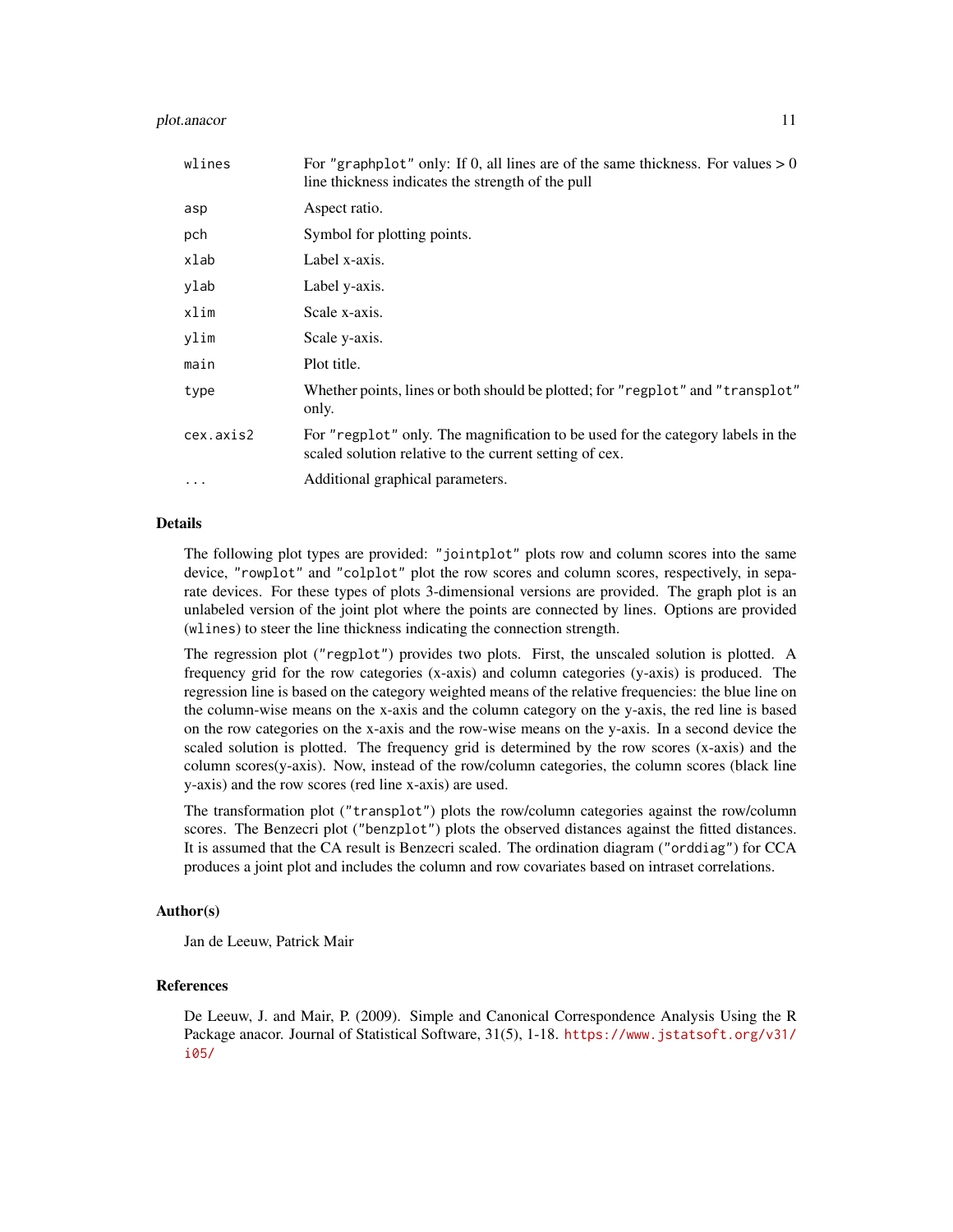#### See Also

[anacor](#page-1-1)

#### Examples

```
## symmetric map
data(tocher)
res <- anacor(tocher)
plot(res, conf = NULL, main = "Symmetric Map")
## simple CA on Tocher data, asymmetric coordinates
res <- anacor(tocher, scaling = c("standard", "Benzecri"))
res
## Regression plots using Glass data
data(glass)
res <- anacor(glass)
plot(res, plot.type = "regplot", xlab = "fathers occupation", ylab = "sons occupation")
## Benzecri Plots for bitterling data
data(bitterling)
res1 <- anacor(bitterling, ndim = 2, scaling = c("Benzecri", "Benzecri"))
res2 <- anacor(bitterling, ndim = 5, scaling = c("Benzecri", "Benzecri"))
res2
plot(res1, plot.type = "benzplot", main = "Benzecri Distances (2D)")
plot(res2, plot.type = "benzplot", main = "Benzecri Distances (5D)")
## Column score plot, transformation plot, and ordination diagram for canonical CA
data(maxwell)
res <- anacor(maxwell$table, row.covariates = maxwell$row.covariates,
scaling = c("Goodman", "Goodman"))
res
plot(res, plot.type = "colplot", xlim = c(-1.5,1), conf = NULL)
plot(res, plot.type = "transplot", legpos = "topright")
plot(res, plot.type = "orddiag")
```
sleeping *Sleeping Bags*

#### Description

This data set provides 4 variables measured on 21 sleeping bags. The variables are temperature, weight, price, and material.

#### Usage

sleeping

<span id="page-11-0"></span>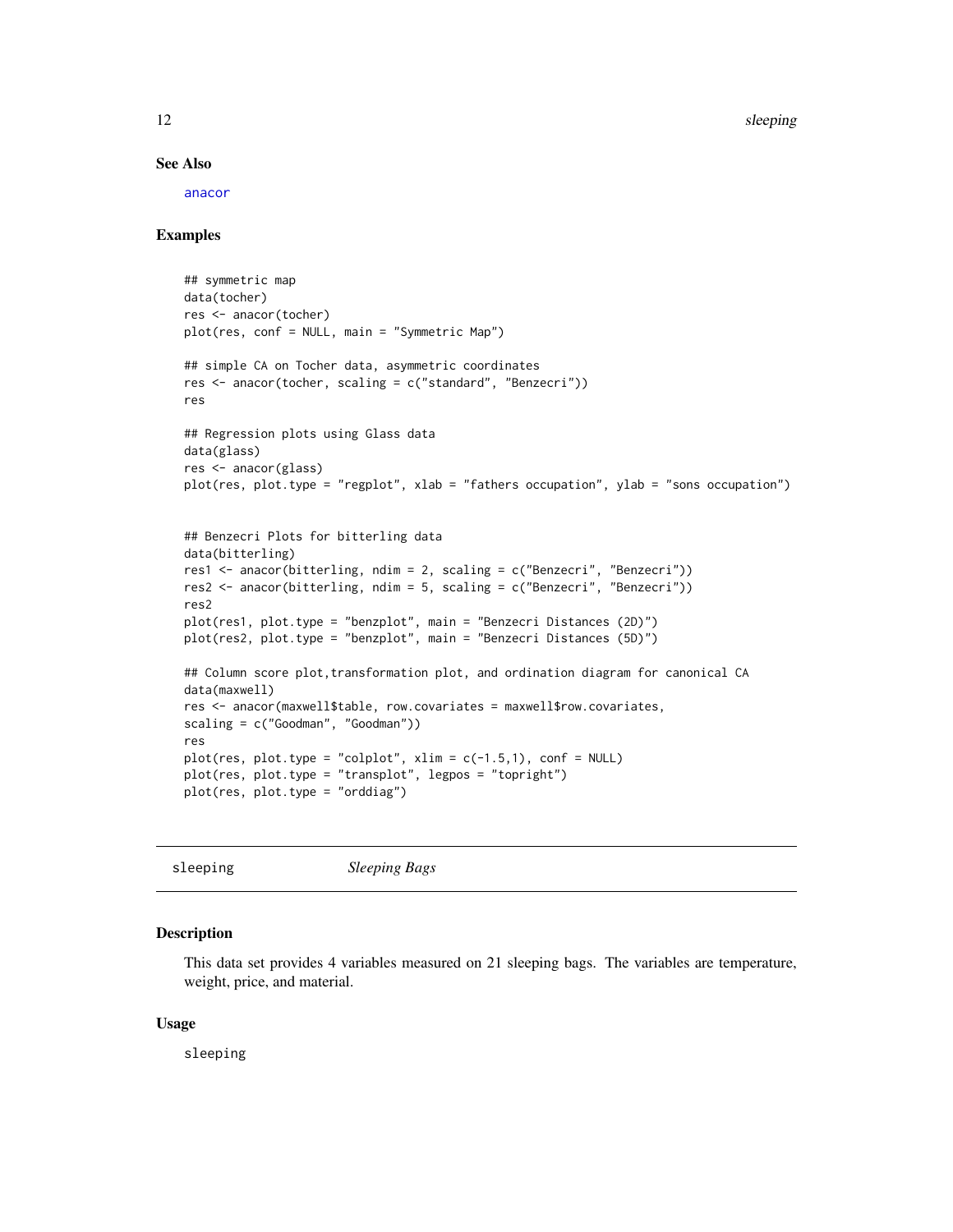#### <span id="page-12-0"></span>spider to the state of the state of the state of the state of the state of the state of the state of the state of the state of the state of the state of the state of the state of the state of the state of the state of the

#### Format

A data frame of dimenson 21 times 4.

#### References

Prediger, S. (1997). Symbolic objects in formal concept analysis. In G. Mineau, and A. Fall (eds.), Proceedings of the 2nd International Symposium on Knowledge, Retrieval, Use, and Storage for Efficiency.

#### Examples

data(sleeping) sleeping

spider *Hunting spider data*

#### Description

Abundance of hunting spiders in a Dutch dune area.

#### Usage

data(glass)

#### Format

A list of data frames containing the frequency table (28 observations) and the row covariates. Table:

Alopacce Abundance of Alopecosa accentuata.

Alopcune Abundance of Alopecosa cuneata.

Alopfabr Abundance of Alopecosa fabrilis.

Arctlute Abundance of Arctosa lutetiana.

Arctperi Abundance of Arctosa perita.

Auloalbi Abundance of Aulonia albimana.

Pardlugu Abundance of Pardosa lugubris.

Pardmont Abundance of Pardosa monticola.

Pardnigr Abundance of Pardosa nigriceps.

Pardpull Abundance of Pardosa pullata.

Trocterr Abundance of Trochosa terricola.

Zoraspin Abundance of Zora spinimana.

Row covariates: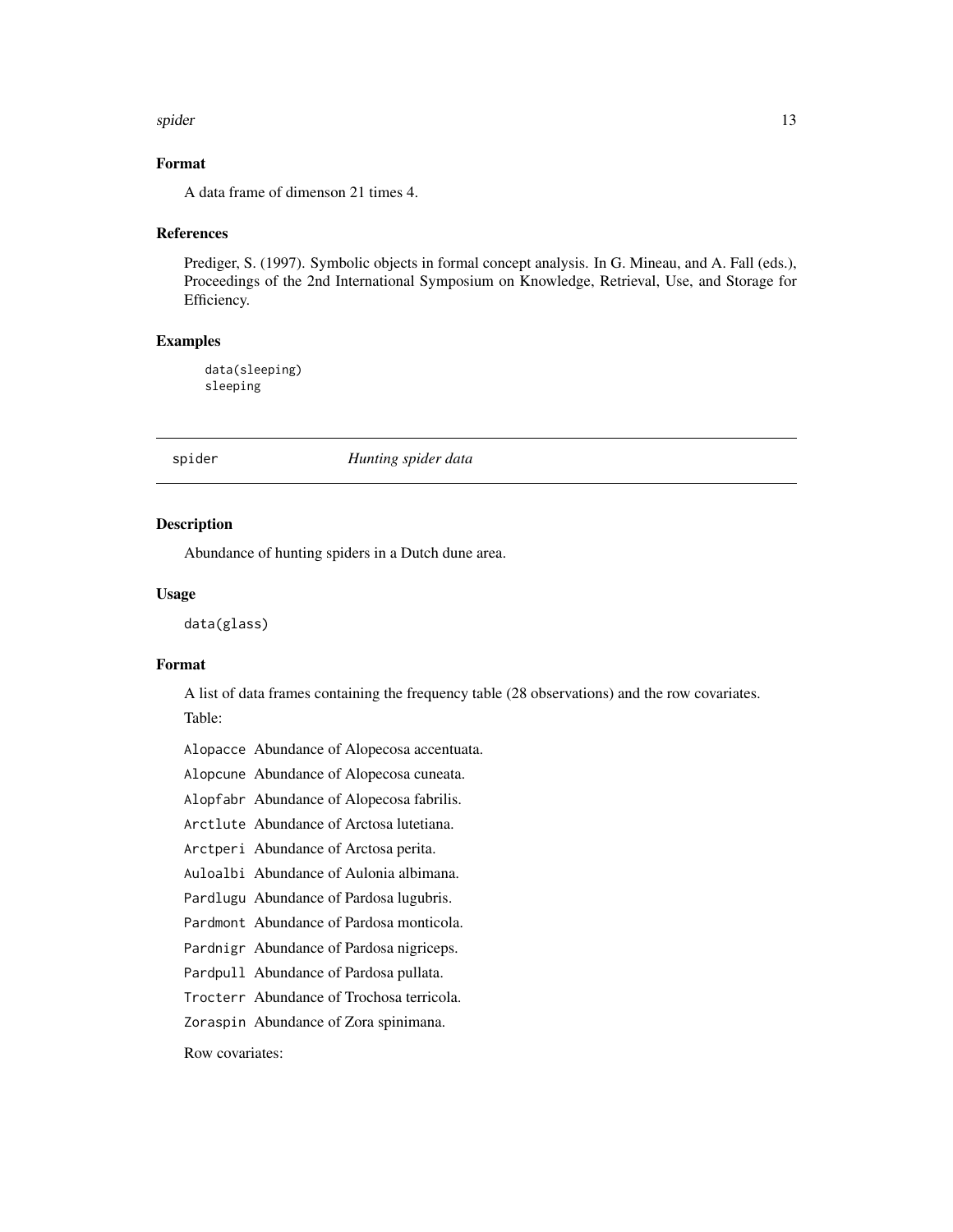WaterCon Log percentage of soil dry mass. BareSand Log percentage cover of bare sand. FallTwig Log percentage cover of fallen leaves and twigs. CoveMoss Log percentage cover of the moss layer. CoveHerb Log percentage cover of the herb layer. ReflLux Reflection of the soil surface with cloudless sky.

#### References

Van der Aart, P.J.M. and Smeek-Enserink, N. (1975). Correlations between distributions of hunting spiders (Lycosidae, Ctenidae) and environmental characteristics in a dune area. Netherlands Journal of Zoology, 25, 1–45.

#### Examples

data(spider) str(spider)

srole *Srole Data*

#### Description

This dataset provides a cross-classification of subjects according to their mental health status and parents' socio-economic status.

#### Usage

data(srole)

#### Format

Mental health has four categories (rows): well, mild symptom formation, moderate symptom formation, and impaired. There are six categories of socio-economic status in the columns.

#### References

Srole, L., Langner, T.S., Michael, S.T., Opler, M.K., & Rennie, T.A.C. (1962). Mental health in the metropolis: The midtown Manhattan study. New York: McGraw-Hill.

#### Examples

```
data(srole)
## maybe str(srole) ; plot(srole) ...
```
<span id="page-13-0"></span>14 srole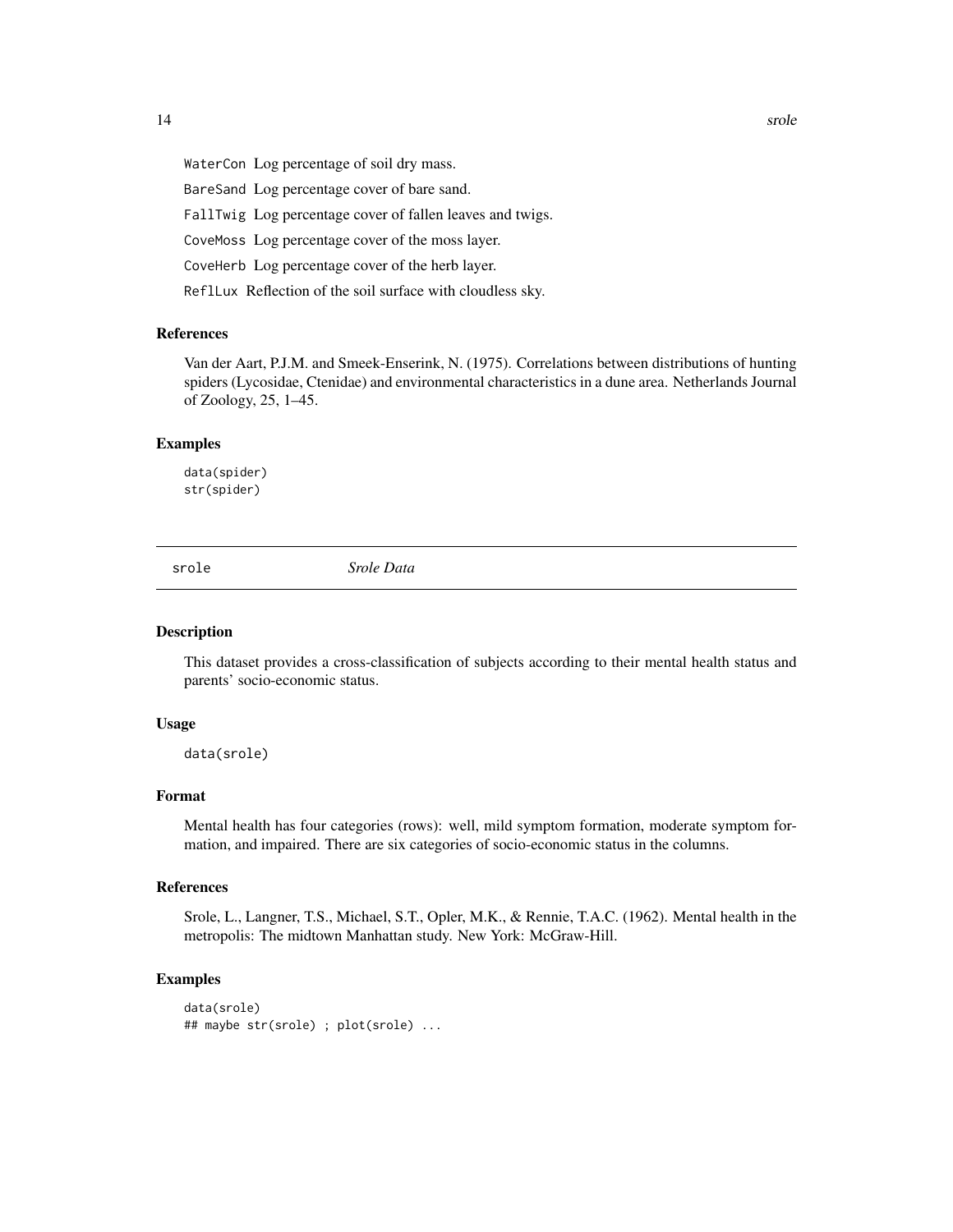<span id="page-14-0"></span>

#### Description

Eye color and hair color cross-classification of 5387 Scottish school children.

#### Usage

data(tocher)

#### Format

Frequency table with eye color in the rows (blue, light, medium, dark) and hair color in the columns (fair, red, medium, dark, black).

#### References

Maung, K. (1941). Discriminant analysis of Tocher's eye colour data for Scottish school children. Annals of Eugenics, 11, 64-67.

```
data(tocher)
## maybe str(tocher) ; plot(tocher) ...
```